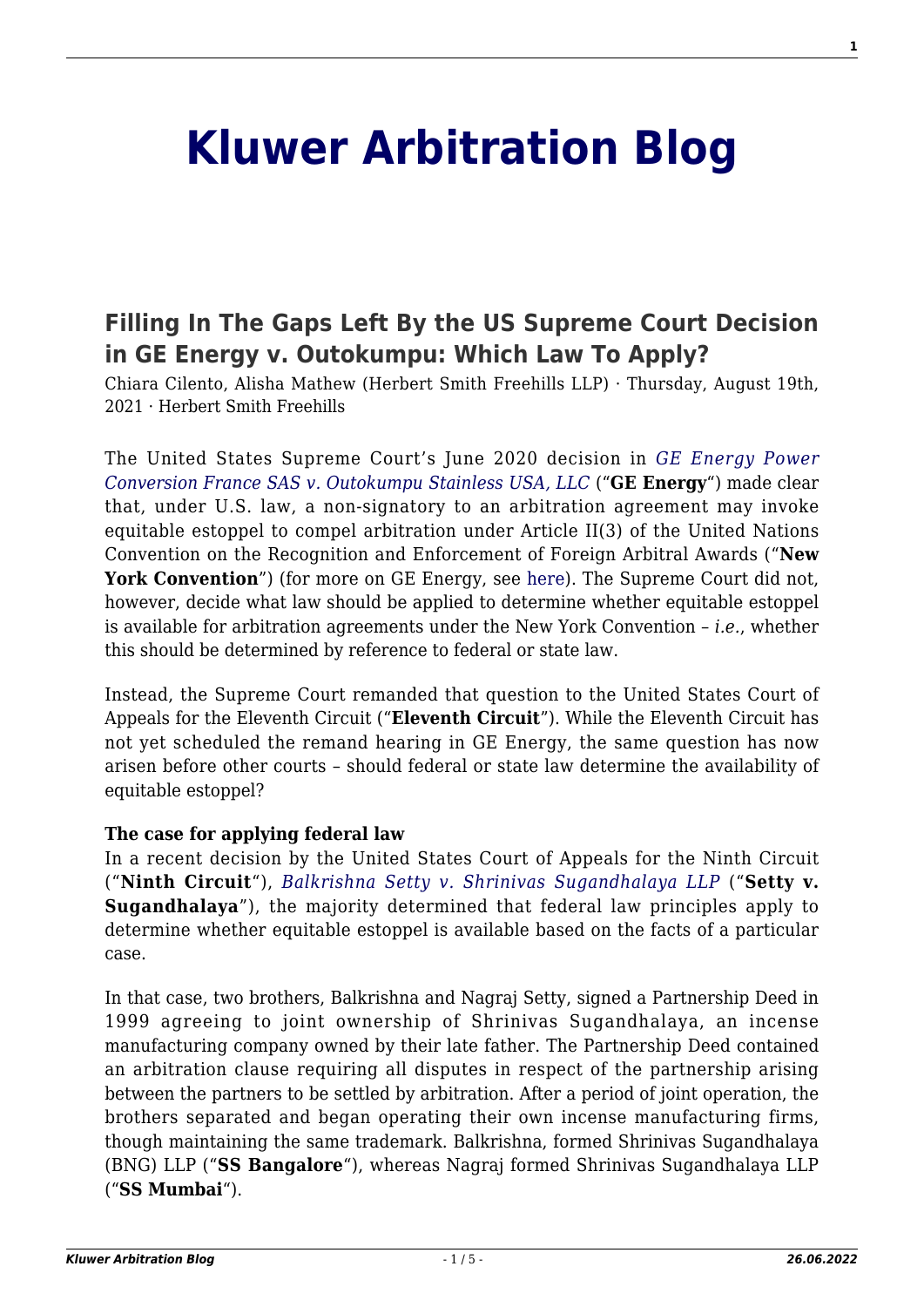After a period of operation, the Plaintiffs-Appellees, Balkrishna and SS Bangalore, commenced litigation against SS Mumbai and its U.S. distributor, claiming that SS Mumbai had committed a number of U.S. federal trademark violations, including having fraudulently obtained trademark registrations. The suit was originally brought in the Northern District of Alabama but was transferred to the Western District of Washington to suit the parties' convenience, pursuant to 28 U.S.C. § 1404(a).

SS Mumbai moved to dismiss or stay the case in favour of arbitration, arguing that the Plaintiffs-Appellees should be equitably estopped from avoiding the arbitration clause contained in the Partnership Deed. Neither SS Bangalore nor SS Mumbai were parties to the Partnership Deed.

The district court for the Western District of Washington denied SS Mumbai's motion, applying generalized estoppel doctrine from Ninth Circuit jurisprudence. On appeal, while the Ninth Circuit affirmed the district court in finding that SS Mumbai could not assert equitable estoppel, it did so on the grounds that as a non-signatory to the Partnership Deed, SS Mumbai was barred from compelling arbitration under Article II(3) of the New York Convention.

SS Mumbai then sought, and was granted, certiorari by the Supreme Court on the basis of the Supreme Court's decision in GE Energy, and the Ninth Circuit's decision was vacated and remanded. On remand, the parties disputed whether the law of India (the choice of law in the Partnership Deed) or federal common law applied to the question of whether a non-signatory can compel arbitration.

The majority held that Indian law did not apply, noting that to resolve a "threshold issue", the Court should not look to the agreement itself. Additionally, because the Partnership Deed's arbitration clause applied to disputes "arising between the partners", it did not apply to third parties such as SS Mumbai.

Instead, the majority held that federal substantive law applies where a case involves the New York Convention and concerns the arbitrability of federal claims by or against non-signatories to an arbitration agreement. This, the majority found, furthered the principle of uniformity in the enforcement of international arbitration agreements, as emphasized by the New York Convention and its implementing legislation, the Federal Arbitration Act ("**FAA**").

# **The case for applying state law**

Interestingly, the case for applying state law was made in a strong dissent to the majority opinion of Setty v. Sugandhalaya. Judge Bea, who authored the dissent, argued that state, not federal law should govern equitable estoppel claims to compel arbitration. Her dissent was grounded in jurisprudence from Chapter 1 of the FAA, which addresses domestic arbitration law (noting that Chapter 2 of the FAA addresses international arbitration law, by incorporating the New York Convention). In essence, Judge Bea stated that jurisprudence from the Supreme Court and Ninth Circuit on Chapter 1 of the FAA had firmly established that the state contract law that governs the arbitration agreement governs equitable estoppel claims to compel arbitration. The fact that the arbitration agreement in this case was under the New York Convention (which is implemented in the United States by Chapter 2 of the FAA) did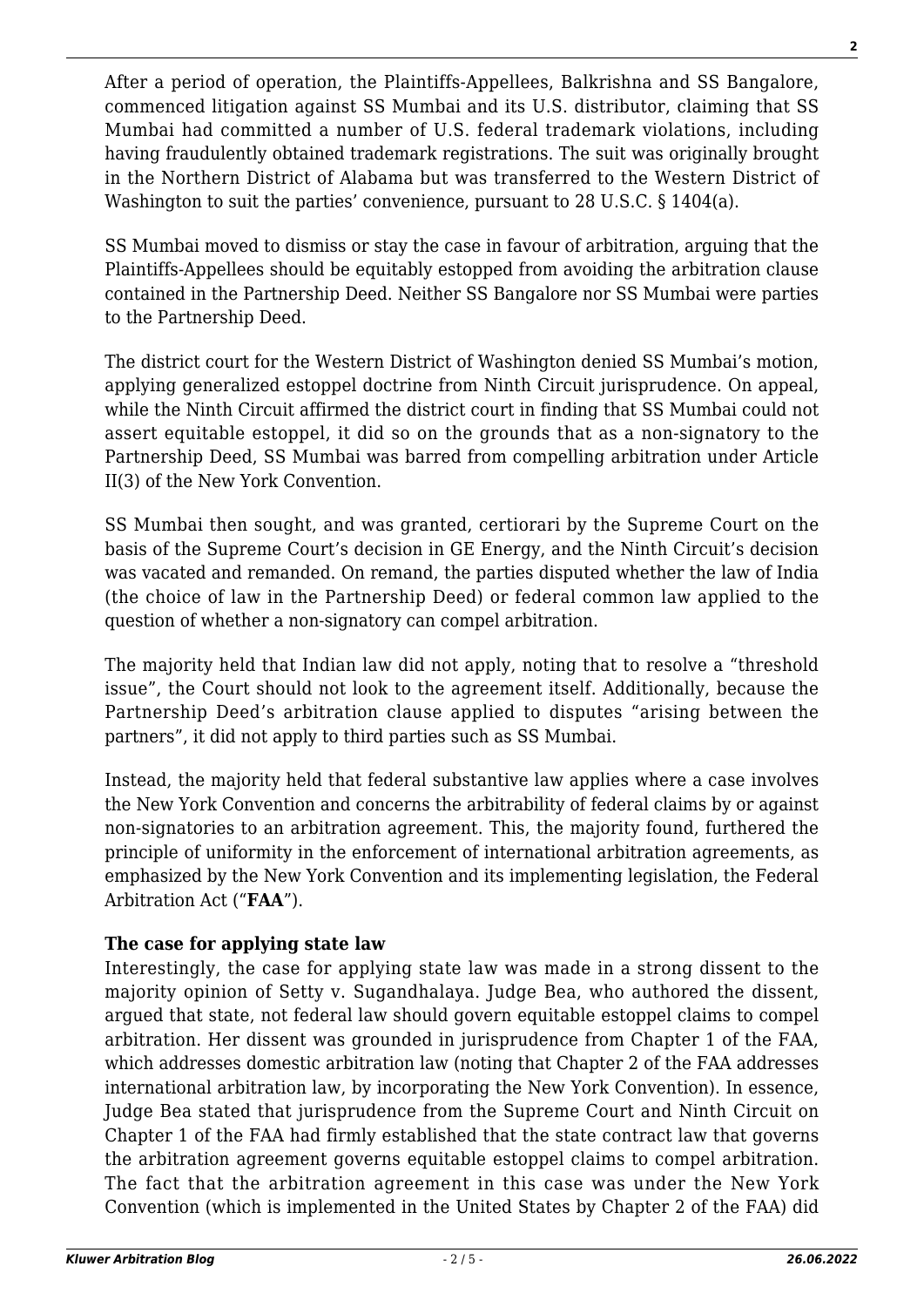not merit a departure from this position. Rather, Judge Bea argued, it is in the interests of uniformity that settled FAA law apply to agreements governed by the New York Convention.

Judge Bea relied on the Supreme Court's decision in *Arthur Anderson LLP v. Carlisle*, 556 U.S. 624 (2009), which held that the FAA did not "alter background principles of state contract law regarding the scope of agreements (including the question of who is bound by them)". (*Id.* at 630). The Supreme Court held that the application of "traditional principles of state law" is permitted under the FAA to allow a contract to be enforced by or against non-parties through a number of principles, including equitable estoppel (Id. at 631). Judge Bea went on to state that "Since Arthur Andersen, the Ninth Circuit has repeatedly applied state contract law any time a nonsignatory has sought to compel arbitration under the FAA." (Setty v. Sugandhalaya at page 13).

In addition, the Restatement on U.S. Law of International Commercial Arbitration and Investor-State Arbitration ("**Restatement**") takes the position that the availability of estoppel is governed by state law (see Comment (c) to §2.3). Though the Restatement is not binding on courts, it has significant persuasive authority such that courts may look to the Restatement to decide which law to apply.

# **What are the implications of applying federal or state law?**

The question of the applicability of federal or state law is not limited to the doctrine of equitable estoppel. In GE Energy, the Supreme Court noted that under the FAA, arbitration agreements can be enforced by non-signatories through "assumption, piercing the corporate veil, alter ego, incorporation by reference, third party beneficiary theories, waiver and estoppel." (*GE Energy Power Conversion France SAS v. Outokumpu Stainless USA, LLC*, 140 S. Ct. 1637, 1643 (2020)). While the decision in Setty v. Sugandhalaya specifically addressed estoppel, it remains to be seen whether state or federal law will govern these other mechanisms for enforcement of arbitration agreements by non-signatories.

The question of which body of law applies to determine the availability of doctrines like equitable estoppel may have important practical implications. In particular, there may be instances in which the application of federal or state law produces different results when applied to the specific facts of a case. As the case law develops in different courts, parties could take advantage of these inconsistent approaches in determining where to file their claim.

There is therefore high potential for divergence in determining whether a nonsignatory can enforce an arbitration agreement. We are likely to see more cases of non-signatories seeking to enforce arbitration agreements concerning the New York Convention in the wake of GE Energy, and it remains to be seen whether federal courts will converge on the methodology for determining the availability of these principles, or whether they will remain divided.

In particular, and as mentioned above, the Supreme Court in GE Energy remanded to the Eleventh Circuit to determine the body of law that governs the enforceability of arbitration clauses under the doctrine of equitable estoppel. It remains to be seen

**3**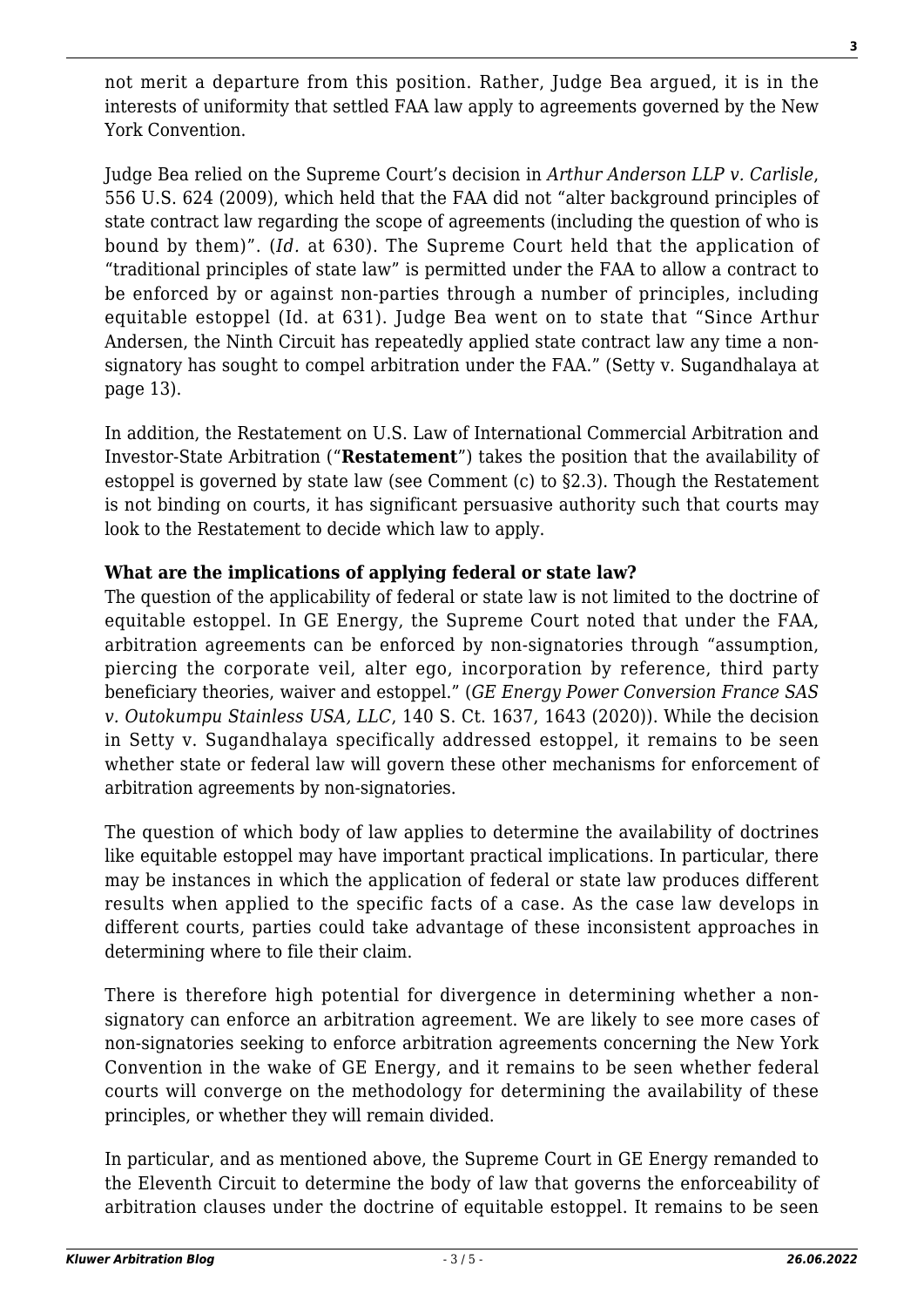whether the Eleventh Circuit will adopt the same position as the Ninth Circuit in Setty v. Sugandhalaya.

#### **Conclusion**

While the US Supreme Court in GE Energy made the important clarification that the New York Convention does not bar non-signatories from asserting equitable estoppel to compel arbitration, gaps remain as to whether state or federal law applies to determine the availability of equitable estoppel on the facts of a particular case. The Ninth Circuit has recently held that federal law applies, albeit with a strong dissent arguing in favor of the application of state law. In light of the important implications arising out of the applicable law, further debate is to be expected.

*To make sure you do not miss out on regular updates from the Kluwer Arbitration Blog, please subscribe [here](http://arbitrationblog.kluwerarbitration.com/newsletter/). To submit a proposal for a blog post, please consult our [Editorial Guidelines.](http://arbitrationblog.kluwerarbitration.com/editorial-guidelines/)*

### **Profile Navigator and Relationship Indicator**

Offers 6,200+ data-driven arbitrator, expert witness and counsel profiles and the ability to explore relationships of 13,500+ arbitration practitioners and experts for potential conflicts of interest.

[Learn how](https://www.wolterskluwer.com/en/solutions/kluwerarbitration/practiceplus?utm_source=arbitrationblog&utm_medium=articleCTA&utm_campaign=article-banner) **[Kluwer Arbitration Practice Plus](https://www.wolterskluwer.com/en/solutions/kluwerarbitration/practiceplus?utm_source=arbitrationblog&utm_medium=articleCTA&utm_campaign=article-banner)** [can support you.](https://www.wolterskluwer.com/en/solutions/kluwerarbitration/practiceplus?utm_source=arbitrationblog&utm_medium=articleCTA&utm_campaign=article-banner)



This entry was posted on Thursday, August 19th, 2021 at 8:38 am and is filed under